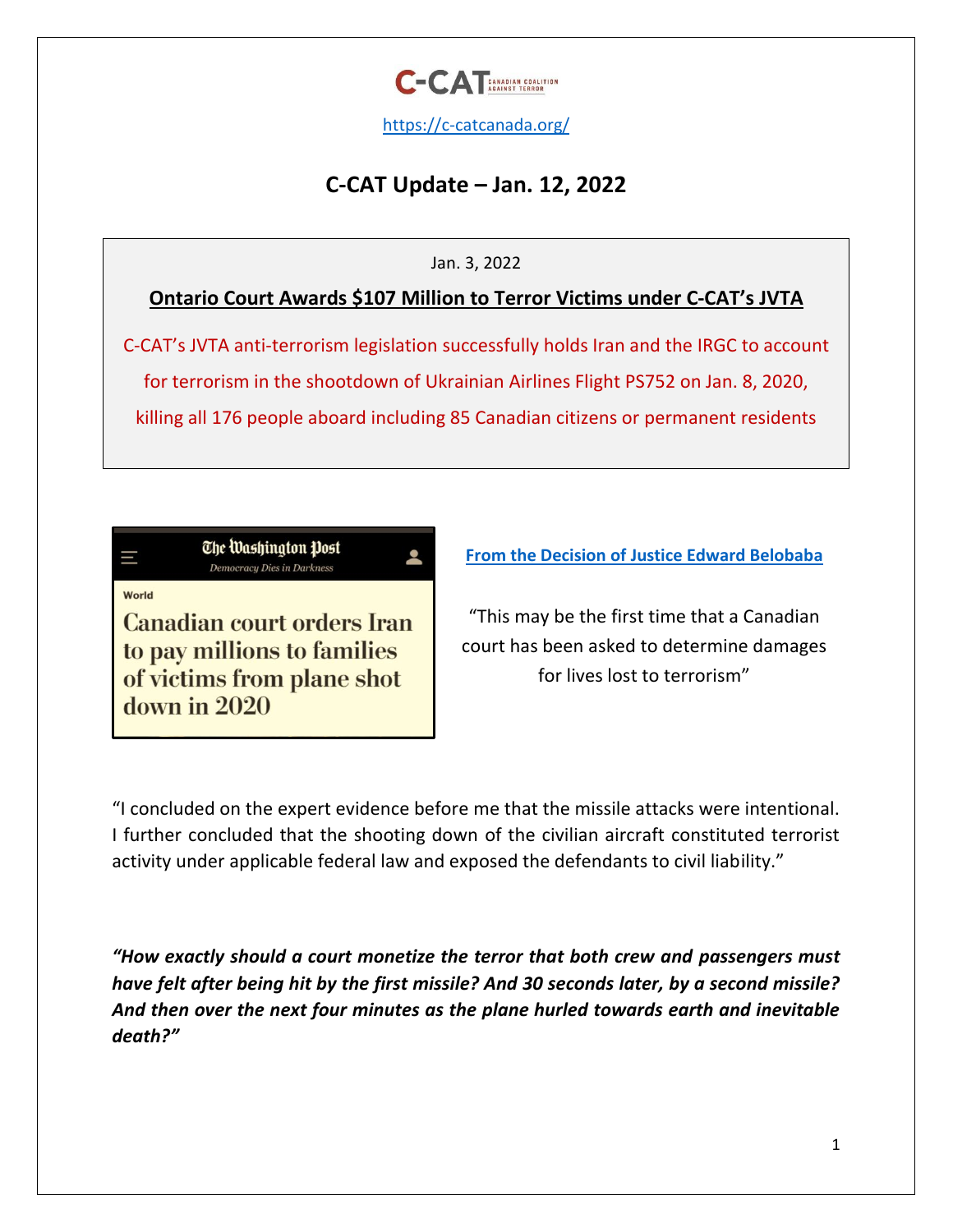

# **A Few Key Points on the PS752 Decision**

### 1. **[What is the JVTA?](https://c-catcanada.org/jvta/jvta-summary/)**

The Justice for Victims of Terrorism Act (JVTA) was authored by C-CAT, which led the [8-year](https://c-catcanada.org/jvta/jvta-summary/)  [campaign](https://c-catcanada.org/jvta/jvta-summary/) for its passage into law in 2012. Under the [JVTA,](https://laws-lois.justice.gc.ca/eng/acts/j-2.5/FullText.html) terror victims can sue state and nonstate sponsors of terrorism, in Canadian courts. This most recent decision is the second major judgment against Iran for terrorism under the JVTA, jointly amounting to billions of dollars in Canadian judgments against the regime, widely acknowledged as the globe's most egregious state sponsor of terrorism.

### 2. **[The Globe and Mail: The Decision is](https://www.theglobeandmail.com/canada/article-iran-must-pay-107-million-to-some-families-of-ukraine-jet-downing/) "Unprecedented"**

The Globe and Mail described this \$107 million decision as "a precedent-setting case that determines a price for state-sponsored terrorism against Canadians".

### 3. **Justice Belobaba: Large damages awards are "[to punish, deter and condemn](https://static1.squarespace.com/static/5e2c96399357e236fda551a5/t/61d339545d4c6e16f3571532/1641232724567/Zarei+v.+Iran+Damages.pdf)"**

- $\triangleright$  "The court was advised that ... no specific penalties or sanctions have been imposed by the federal government for the shooting down of Flight PS 752. The analysis of the factors just noted suggests the need for a significant award…."
- ➢ "[T]he fact that a large punitive damages award may be seen by some as a "windfall" for the plaintiffs should not detract from its underlying purpose and rationale: to punish, deter and condemn the defendant state's "highly reprehensible" misconduct."

### 4. UN Special Rapporteur, Dr. Agnes Callamard: "It is not governments who will deliver justice"

"Ultimately, in many cases that I have had to work on, including the shooting down of the plane, it is not governments who will deliver justice. It is the victims with their lawyers and a good court. …. This is what happened in this case. This is what I've learned over the last many, many years…. It's about the fact that we are not turning the page on the victims, which is what governments want to do." (from a transcript of a press conference on Jan. 4, 2022)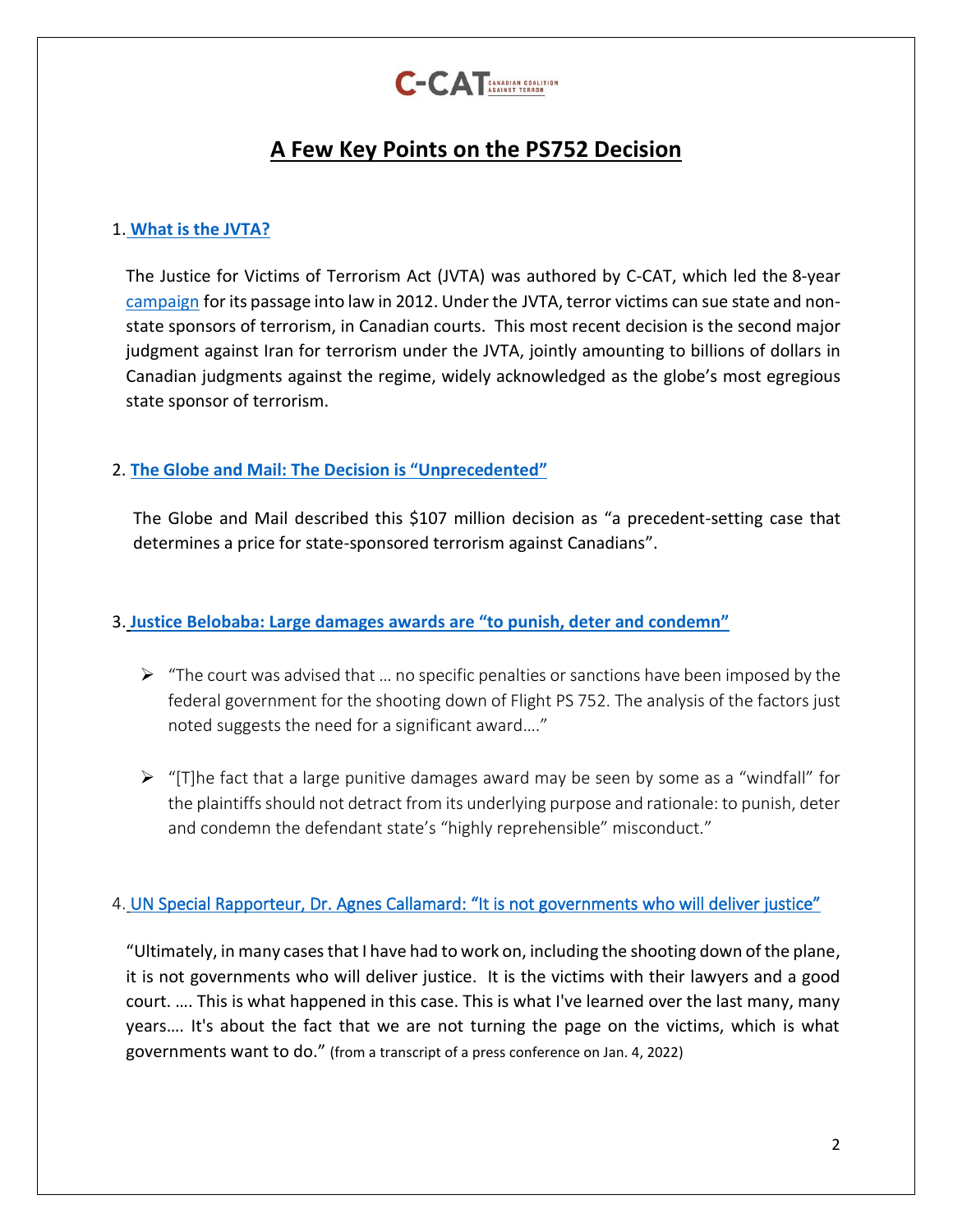

### **The JVTA's Recent Success on PS752 Lauded by Senior UN Official:**

*This case is an "example of why we need to be persistent and why we need to look beyond the official institutions of government for the delivery of justice"*



The JVTA's success in enabling the \$107 million judgment against Iran on behalf of the families of PS752, received approbation from Dr. Agnes Callamard, the UN Special Rapporteur on Extra-Judicial Summary or Arbitrary Executions (Aug. 2016 to Mar. 2021). Dr. Callamard was responsible for the UN report on Iran's shootdown of PS752. As noted by 752 victims' attorney Mark Arnold, her report was instrumental in the judge's decision. Later at a press conference Dr. Callamard called in to and made the following statement in response to Arnold's [criticism](https://www.theglobeandmail.com/canada/article-iran-must-pay-107-million-to-some-families-of-ukraine-jet-downing/) of the Canadian government for being "opaque, unlawful and unhelpful" with his case, adding it had "failed" in attempts to negotiate with Iran:

*"Thank you very much, Mr. Arnold. … I just wanted to really just congratulate you … for being persistent demanding and ensuring that justice could be delivered. I also wanted to say that I could not agree with you more regarding Canada, and I could not agree with you more regarding the notion that ultimately, in many cases that I have had to work on, including the shooting down of the plane -- it is not governments who will deliver justice.*

*It is the victims with their lawyers and a good court. And yet again, this is what happened in this case. This is what I've learned over the last many, many years. And that is a typical example of why we need to be persistent and why we need to look beyond the official institutions of government for the delivery of justice….*

*It's about people being heard. It's about the fact that we are not turning the page on the victims, which is what governments want to do. Canada wants to do. The US wants to do. Iran wants to do. And in the case of 9/11, that's what Saudi Arabia wants to do. Everyone wants to turn the page and move on. But you have ensured that this did not happen with the victims, and that, I have to say, is a fantastic lesson. And I can't thank you enough for the work that you have done right now for the delivery of justice and for demonstrating, even when you're fighting against one of the most terrible governments in terms of its human rights record, something can be done, and you've done it with the victims' families."* (from the transcript of a press conference on Jan. 4, 2022)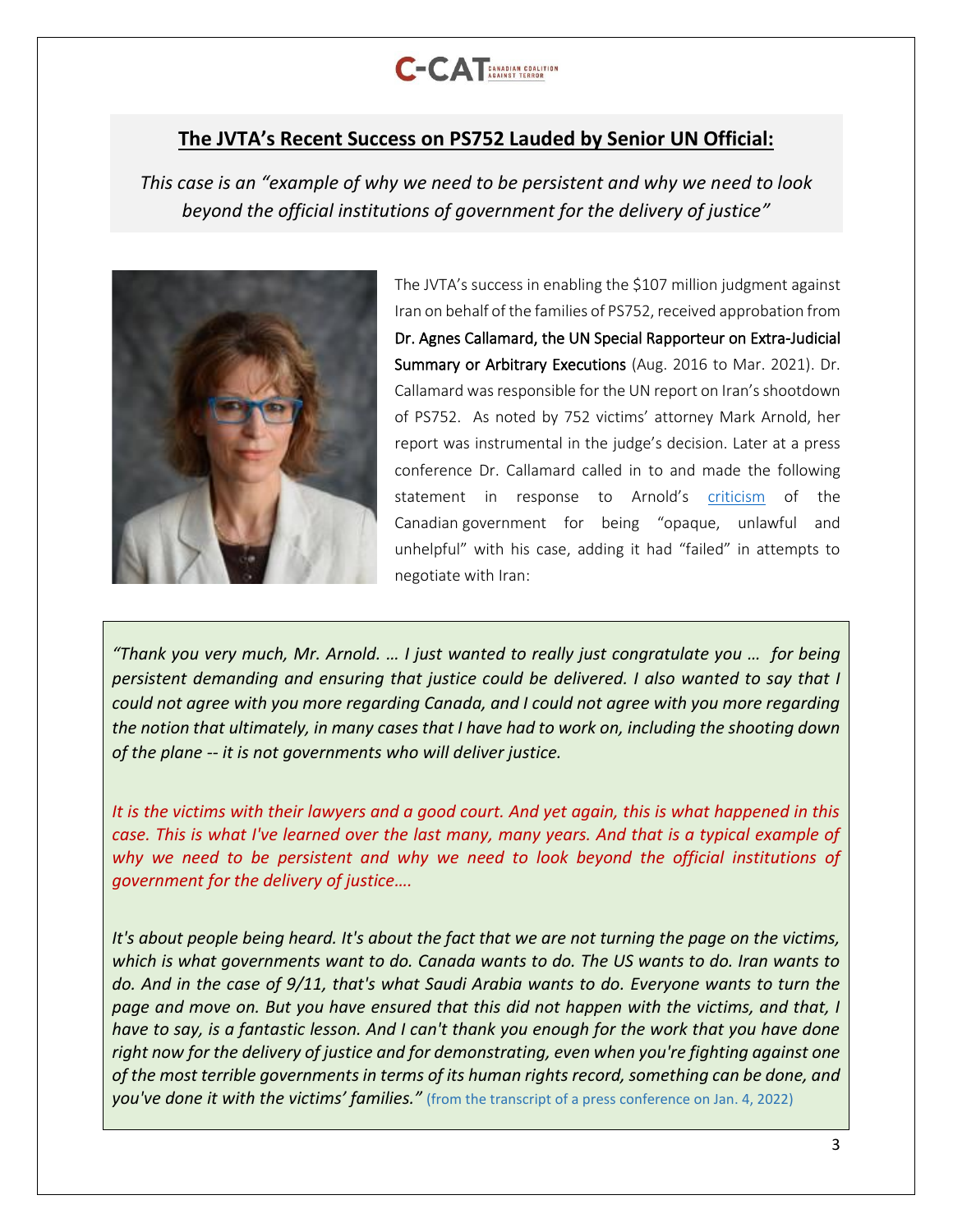

## **The Import of the JVTA Rulings Against Iran**

The passage of the JVTA resulted in Iran's listing under Canadian law as a State Supporter of Terrorism. Iran and its apologists, including those seeking reengagement with Iran at almost any price, have vociferously opposed Iran's designation under the JVTA. They continue to lobby to have the JVTA rescinded or to have Iran delisted, ignoring, diminishing, or whitewashing Iran's well-earned position as the globe's most egregious state sponsor of terrorism. Nevertheless, the JVTA has enabled successful lawsuits against Iran in Canada. The courts' rulings have provided an independent, credible, and essential counterweight to the regime's propaganda machinery, and have contributed greatly to strengthening the rule of law both domestically and internationally with regard to the crime of terrorism. Below is a brief summary outlining the **import of the JVTA's successes, as the most effective legal instrument In Canada to have successfully held the regime accountable for its crimes against Canadians over the last 40 years**:

#### **1. Iran and Canadian Law**

The findings of the courts have confirmed Iran's culpability in terror sponsorship as a matter of Canadian law. This will strengthen other efforts seeking to deter the terrorism diplomacy of the Iranian regime in Canada and abroad.

#### **2. The IRGC and Canadian Law**

The courts' decisions have established the centrality of the Islamic Revolutionary Guard Corps (IRGC) in the execution of Iran's terrorist foreign policy, and bolster [arguments](https://c-catcanada.org/resources/ps752-irgc-terror-listing-past-due/) that Canada list the IRGC *in its entirety*, as a terrorist entity under Canadian law.

#### **3. Setting a Threshold in Public Policy for the Value of Canadian Lives**

The precedent setting decision to award \$107 million to the families of the PS752 has set a [precedent](https://www.theglobeandmail.com/canada/article-iran-must-pay-107-million-to-some-families-of-ukraine-jet-downing/) "that determines a price for state-sponsored terrorism against Canadians" and will also set a threshold for Iranian liability in whatever future negotiations may ensue between Canada and the regime regarding its shootdown of 752.

#### **4. Establishing the Credibility of Civil Litigation as a Singular Tool in Fighting Terrorism**

The successful litigation against Iran under the JVTA has established the JVTA as an essential and unique tool against terrorism and in pursuing justice for its victims in the face of the Canadian government's unwillingness or inability to take appropriate steps to do so. The findings of the courts under the JVTA have explicitly recognized and given their approbation to the intent and method of the JVTA, and to the utility and import of civil litigation against terrorism in Canada. (see pages 3 and 5)